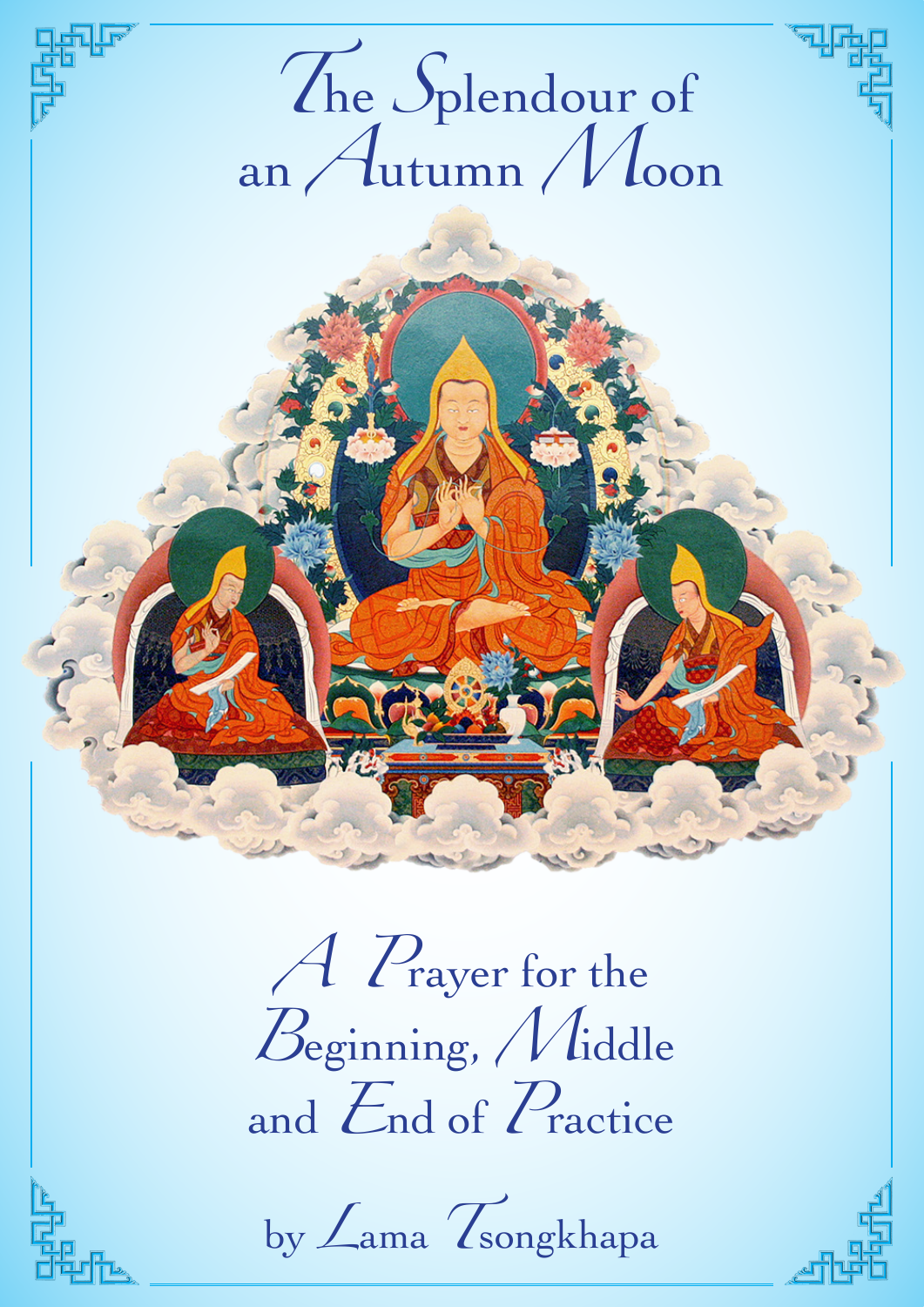



*A Prayer for the Beginning, Middle and End of Practice*

I bow before the conquering buddhas, bodhisattvas and arhats of all directions and of all times.

# **1**

I offer this boundless prayer with the purest of minds To free countless beings from cycles of existence. By the power of the unfailing Three Jewels And of great sages possessed of the force of truth, May these sincere words bear fruit.

## **2**

Life after life, may I never be born into realms Of great suffering or unfavorable circumstance But gain always a precious human form Blessed with every conducive provision.

# **3**

From the moment of birth may I never Be lured by the pleasures of existence, But, guided by renunciation intent on freedom, Be resolute in seeking the pure life.

## **4**

May there be no hindrance to becoming a monk, From friends, family or possessions, And for every conducive circumstance, By mere thought may it appear.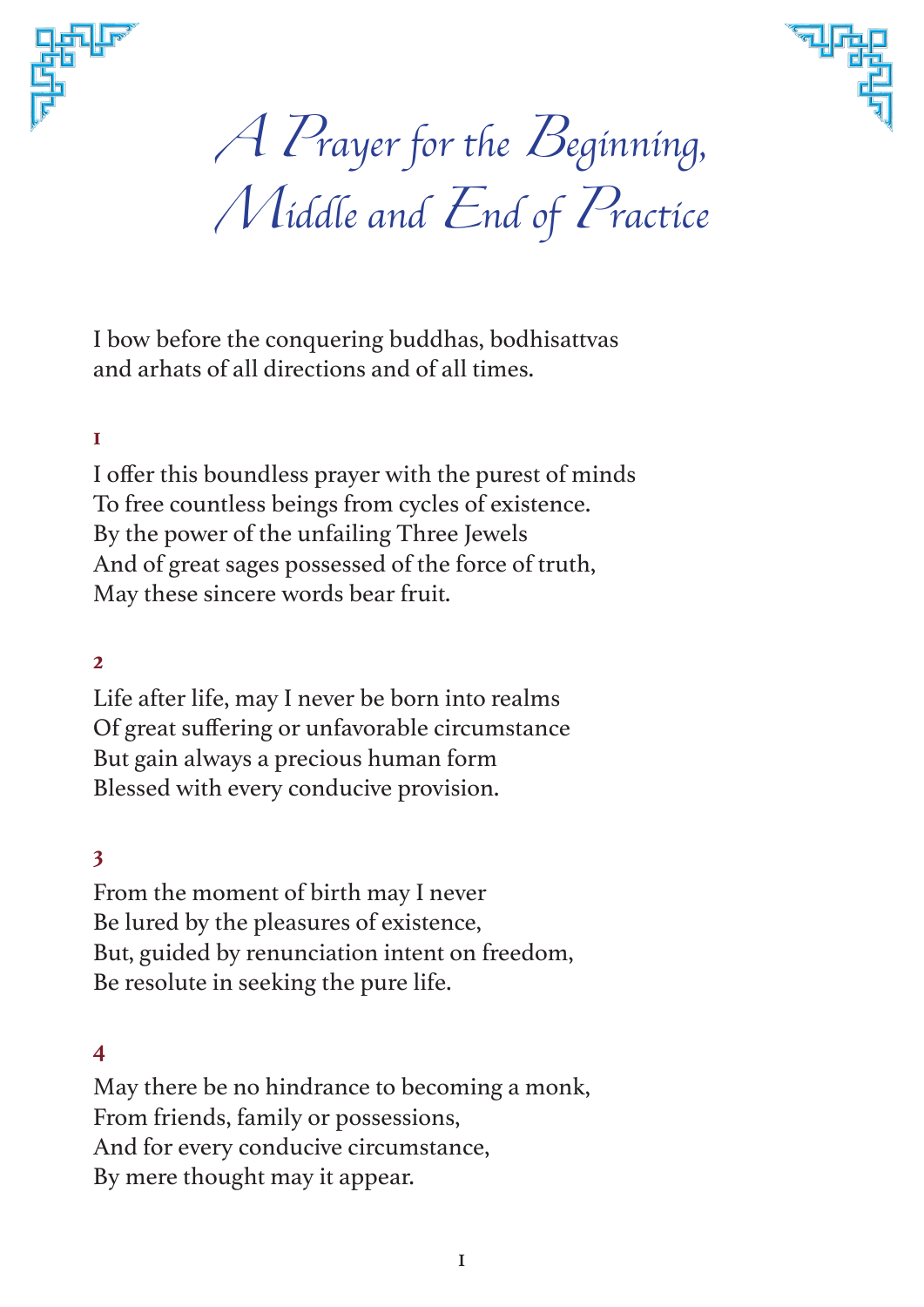Once a monk, may I be untainted as long as I live, By breech of vow or natural fault, As promised in the presence of my preceptor.

# **6**

I pray that on such pure foundation, And for every mother sentient being, I devote myself with hardship for countless aeons To every aspect, profound and vast of the Mahayana.

## **7**

May I be cared for by true spiritual friends, Filled with knowledge and insight, Senses stilled, minds controlled, loving, compassionate, And with courage untiring in working for others.

## **8**

As Sada Prarudita devoted himself to Dharma Arya, May I sincerely please my spiritual master With body, life and wealth, Never disappointing him for an instant.

#### **9**

I pray that the Perfection of Wisdom, forever profound, A bringer of peace, unbound by identification, Be taught to me as taught to Sada Prarudita, Unsullied by the muddy waters of false views.

#### **10**

May I never fall under the sway Of false teachers and misleading friends, Their flawed views of existence and nonexistence Well outside the Buddha's intention.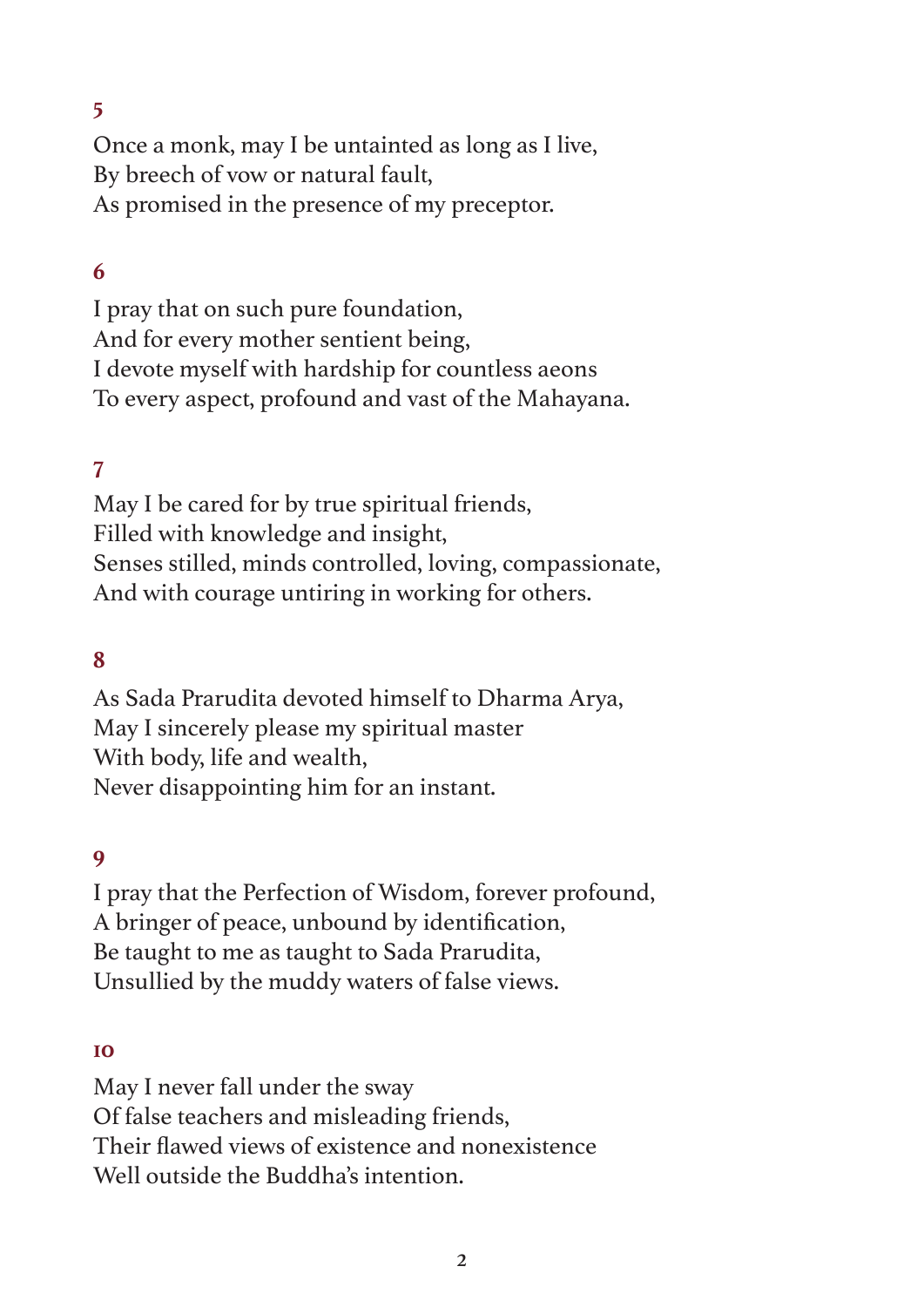With sail hoisted of the sincerest of minds, Driven by winds of unflagging effort, On this well-built ship of study, reflection and meditation, May I bring living beings from samsara's ocean.

# **12**

As much as I excel in learning, As much as I give to others, As pure as my morality grows, As much as I become wise, By as much may I be empty of pride.

# **13**

I pray that I listen insatiably To countless teachings at the feet of a master, Single-handedly with logic unflawed, Prizing open scriptures' meanings.

# **14**

Having examined day and night With four-fold logic all that I have heard, May I banish every doubt With the discerning understanding That arises from such contemplation.

## **15**

With conviction of Dharmas profound Gained from understanding born of contemplation, I pray that I retreat to solitude With a perseverance severing life's attachments To devote myself to proper practice.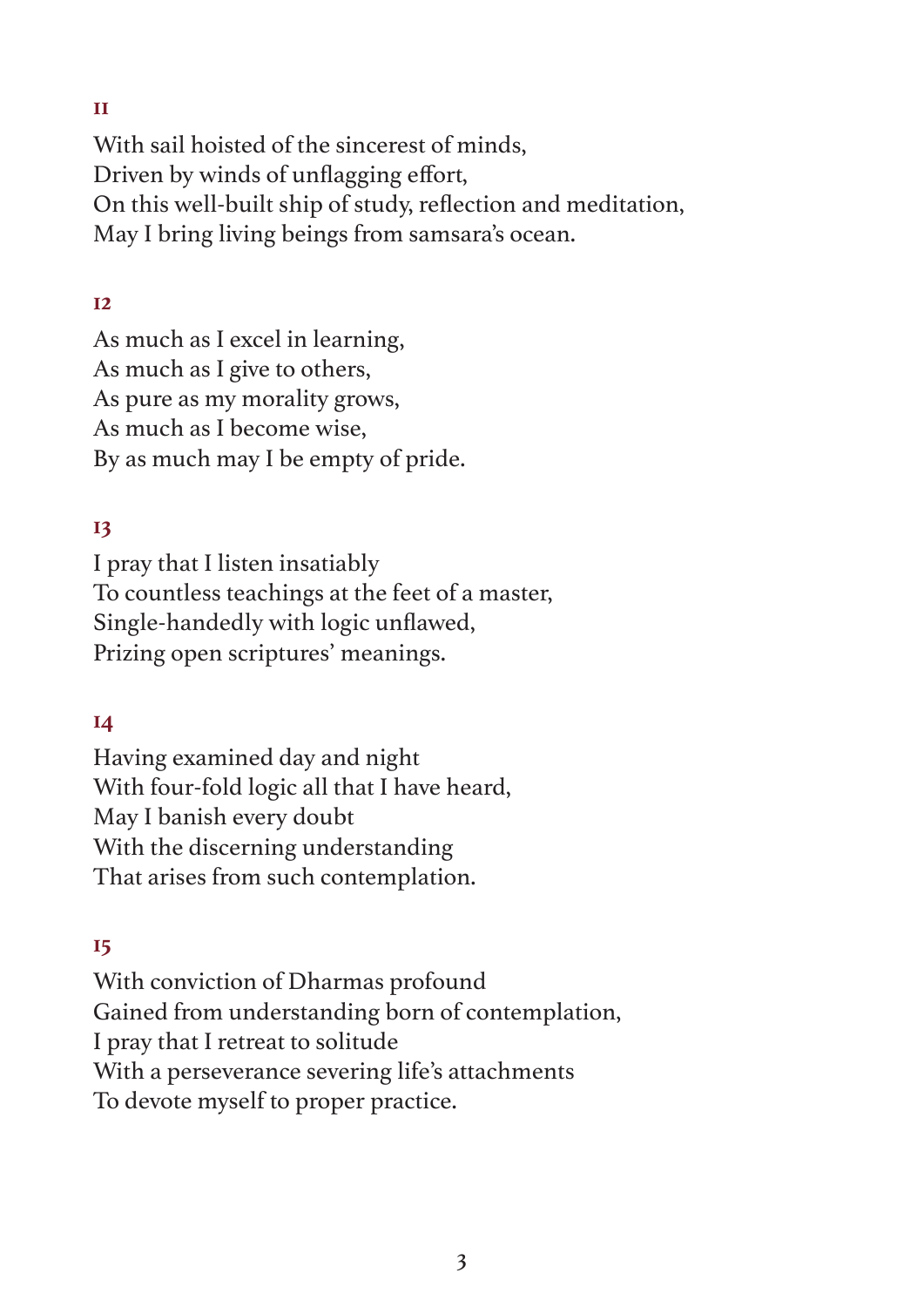When the Buddha's thoughts dawn upon me Through study, thought, and meditation, I pray that things of this life forever bonded to samsara And thoughts of my happiness alone Never arise in my mind.

# **17**

Unattached to my possessions I pray that I destroy miserliness, Gathering students around me By giving first of material wealth To satisfy them with Dharma.

# **18**

With a mind renounced may I never transgress Even the smallest precept, though it may cost my life, Flying forever, therefore, the flag of freedom.

## **19**

When I see, hear or think of those Who struck, beat or maligned me, May I be without anger, speak of their virtues, And meditate upon patience.

## **20**

I pray I will apply myself to enthusiasm, Achieving virtues unachieved, improving those attained, Banishing utterly three-fold debilitating laziness.

## **21**

I pray to abandon the meditative absorption That lacks the power of insight to quell samsara, That is divorced from the moist compassion to quash nirvana's passivity, And that mostly throws one back to cycles of existence,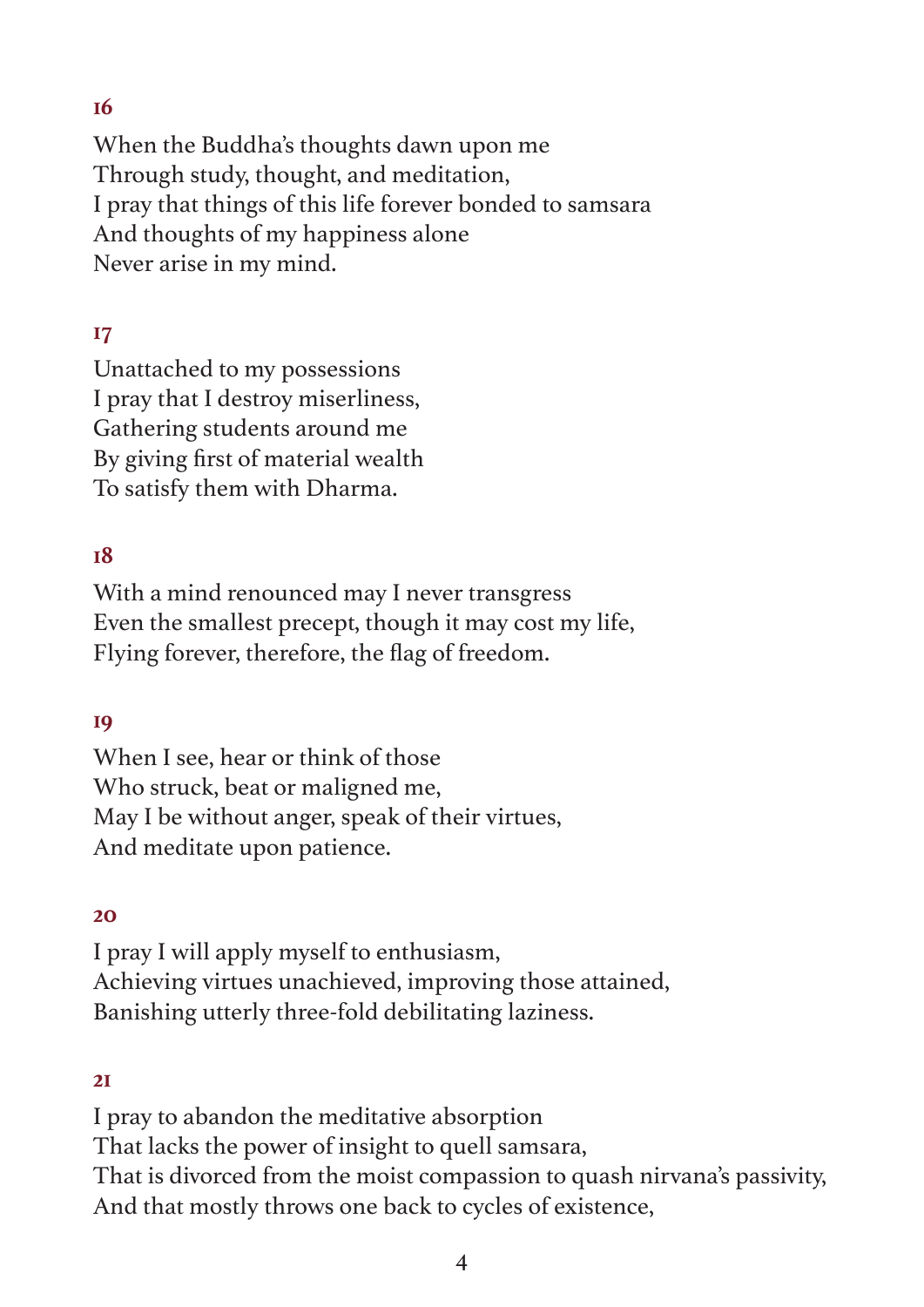But develop instead the meditative absorption That unites compassion and insight.

## **22**

I pray that I banish false views of emptiness, Mentally fabricated and partially known, Born from fear of the most profound truth, cherished as supreme, And that I realise all phenomena to be forever empty.

## **23**

May I bring to faultless morality Those so-called practitioners with their wayward ethics, Shamelessly empty of pure practice, Rashly pursuing paths shunned by the wise.

## **24**

May I bring to the path praised by buddhas Those lost and fallen onto wrong paths, Swayed by deluded teachers and misleading friends.

# **25**

I pray that my lion-like roar Of teaching, argument, and composition Flattens the pride of fox-like false orators, And, gathering well-trained students about me, I fly the banner of the teachings forever.

## **26**

In whatever life I may drink the nectar of Buddha's teachings, I pray to be born into a good family And be of handsome build, wealthy, powerful, and wise, Blessed with long life and sound health.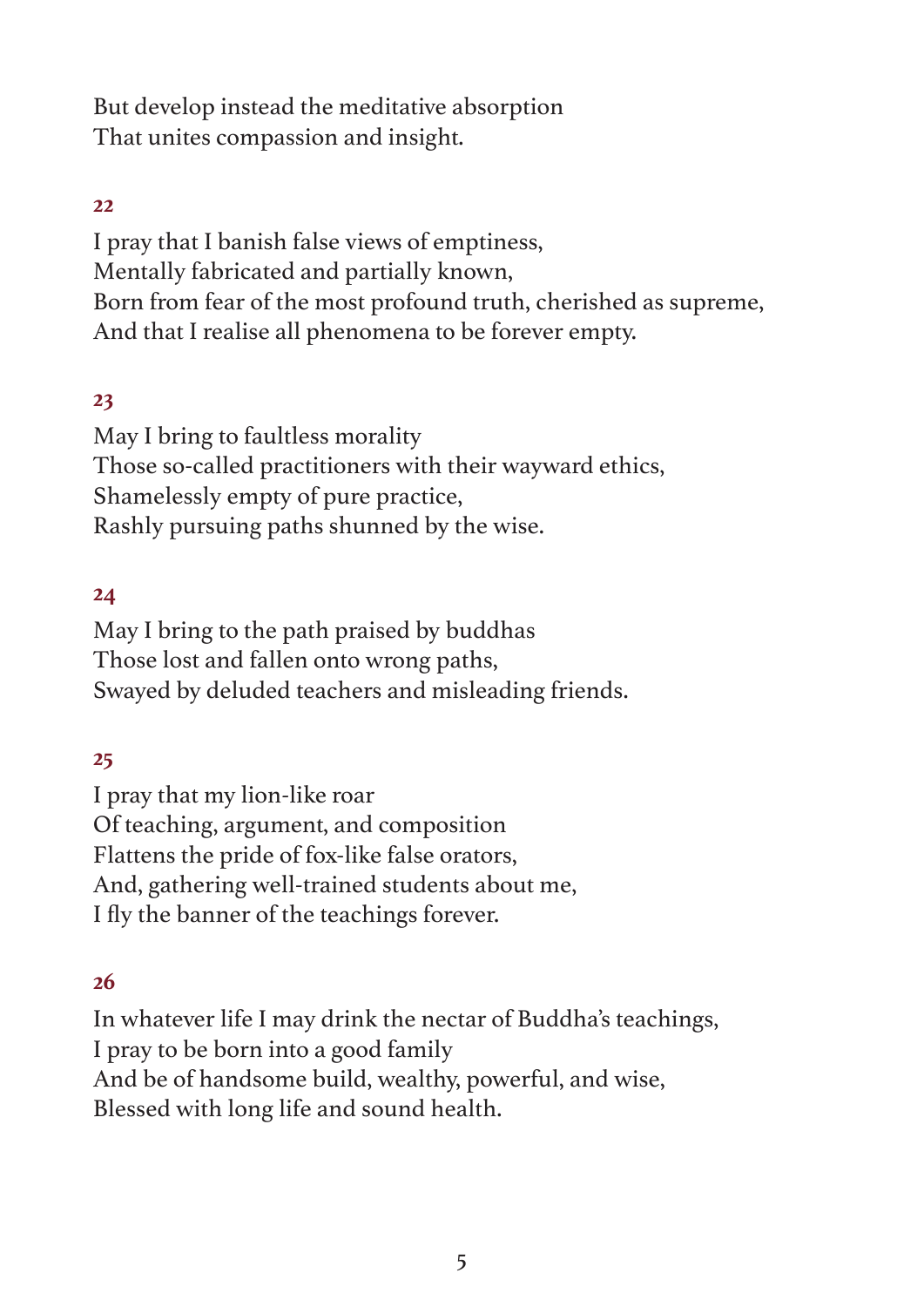May I develop the unique love of a mother For those who malign me And harbour ill designs upon my life, My body, or my possessions.

# **28**

By growing within myself The pure and extraordinary bodhicitta Whose nature is to cherish others more than self, May I soon give them unsurpassable enlightenment.

# **29**

Whoever hears, sees or calls these verses to mind, May they be undaunted in fulfilling The powerful prayers of the bodhisattvas.

## **30**

By the power of these vast prayers Made with the purest intention, May I attain the perfection of prayer And fulfill the hopes of every living being.